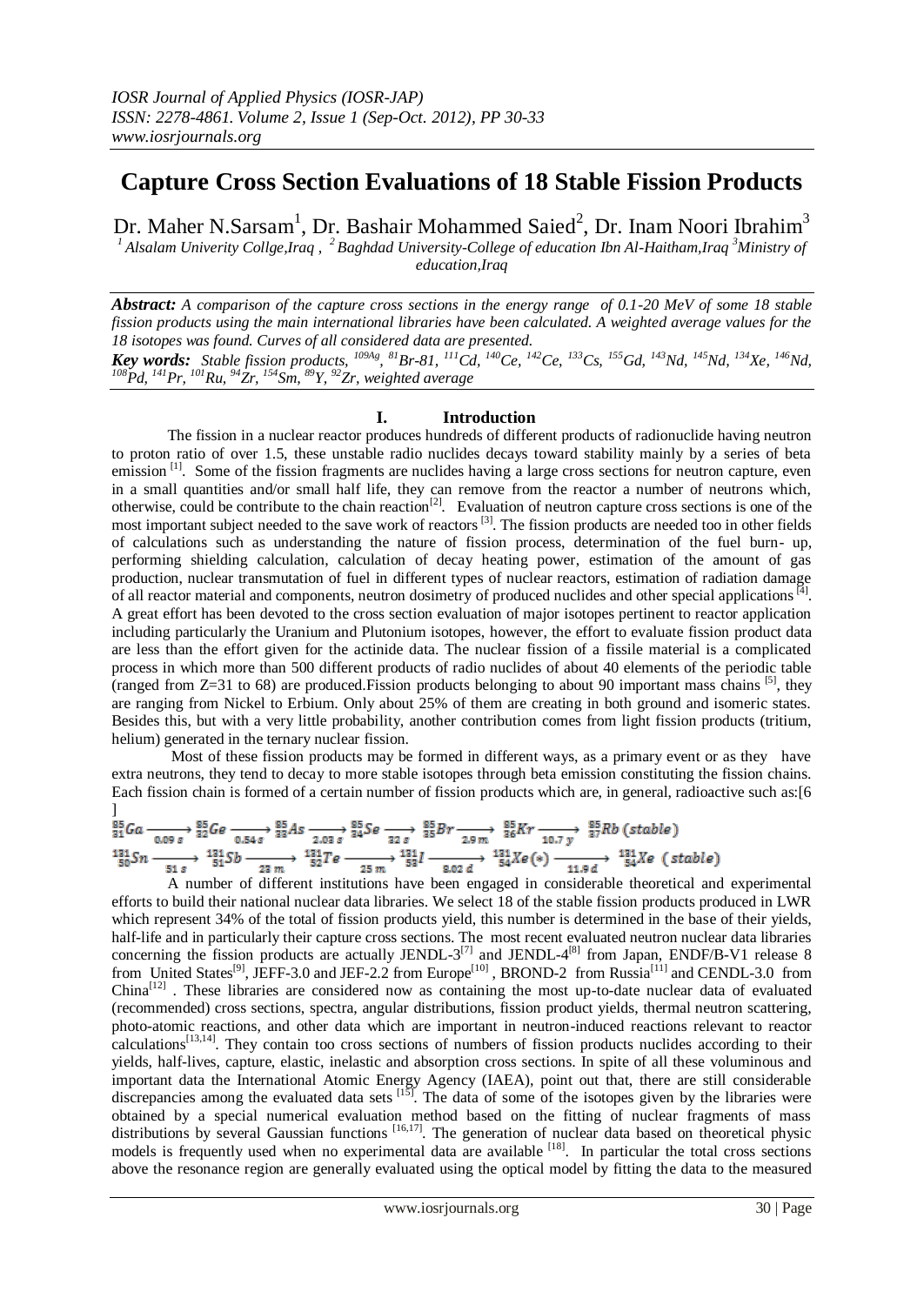total cross sections. This method allows filling the gaps in the data of experimental results.These libraries contains all kinds of nuclear information principally the capture cross sections of fission nuclides which accounts for more than 40% of the total neutron absorption cross section of materials constituting the reactor  $\text{core}^{[19]}$ , and it contribute approximately to about 9% of the reactor reactivity (as their values are proportional to the fuel burn-up or the neutron flux). Using a weighted average formula, we obtain an average value for each of the isotopes. Results of the calculated capture cross sections in reduced energy intervals with the original data are presented in figures.

### **II. Results**

The capture cross section of twenty stable fission products (Ag-109, Br-81, Cd-111, Ce-140, Ce-142, Cs-133, Gd-155, Nd-143, Nd-145, Xe-134, Nd-146, Pd-108, Pr-141, Ru-101, Zr-94, Sm-154, Y-89, Zr-92), are plotted using the published data of the main libraries , and an average evaluated value for each isotope is calculated using the following weighted mean formula<sup>[20]</sup>,

 $Y = \frac{\sum w_i y_i}{\sum w_i y_i}$  $\Sigma w_i$ 

Where:  $w_i = 1/\sigma_i^2$  and  $\sigma_i$  =standard deviation of sample i

Some libraries declare the uncertainty of the capture cross section values which we considered, otherwise we used 10% for the unmentioned error.

### **III. Conclusion**

Figures (1-18) shows the capture cross sections of eighteen stable fission products. The evaluations are based on the main international data libraries using an averaging formula. The cross sections are probabilistic events, two important types of experimental errors known as systematic and random errors exist, thus there is always some uncertainty in all measurements. It's clear that the average weighted values eliminate a large deviation of values or of errors. This method is very important for some problems such as neutron dosimetry, fuel burn-up and determination of isotope production.









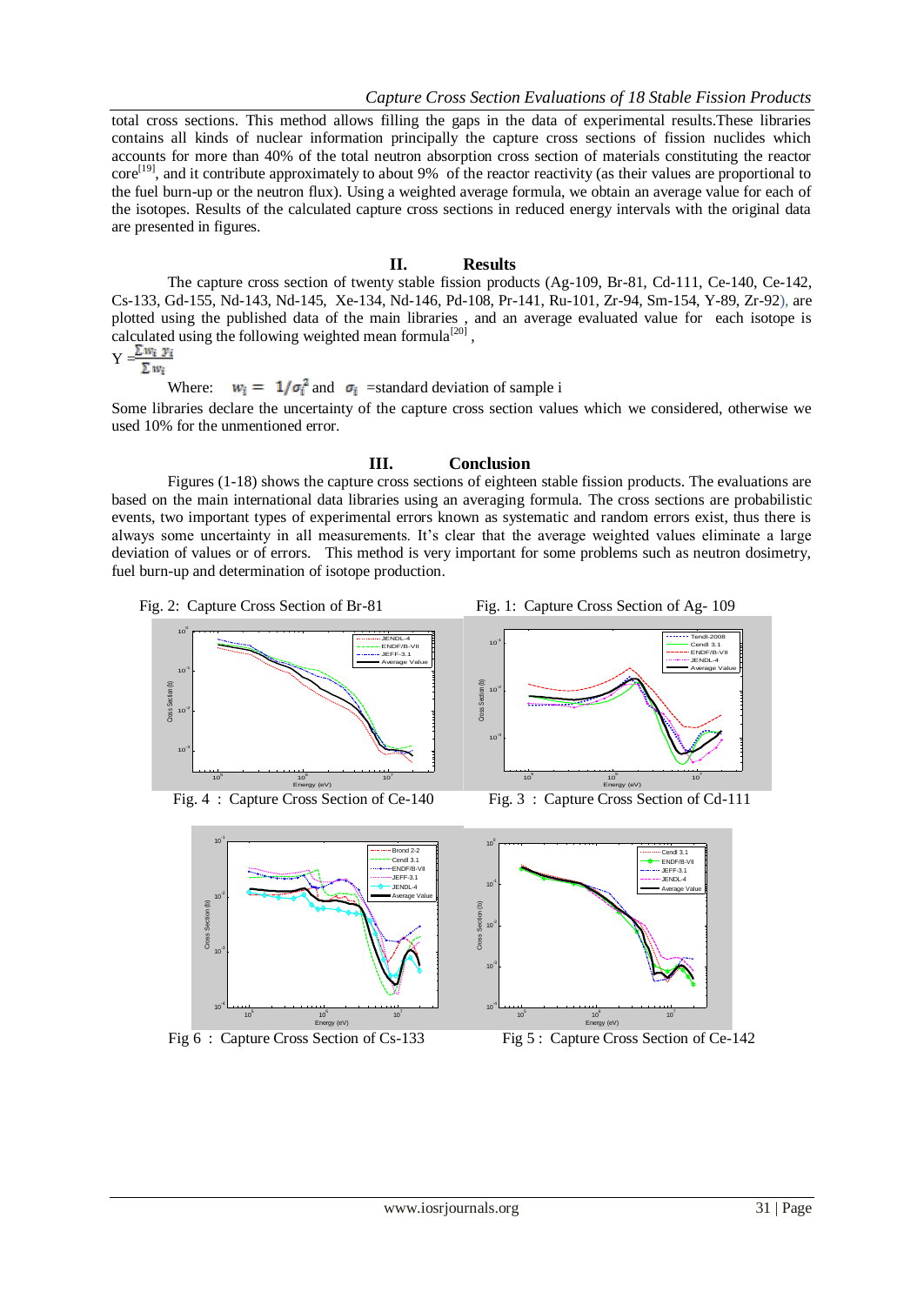

Fig 8: Capture Cross Section of Gd-155 Fig 7: Capture Cross Section of Zr-92







Fig 12: Capture Cross Section of Xe-134 Fig 11: Capture Cross Section of Y-89